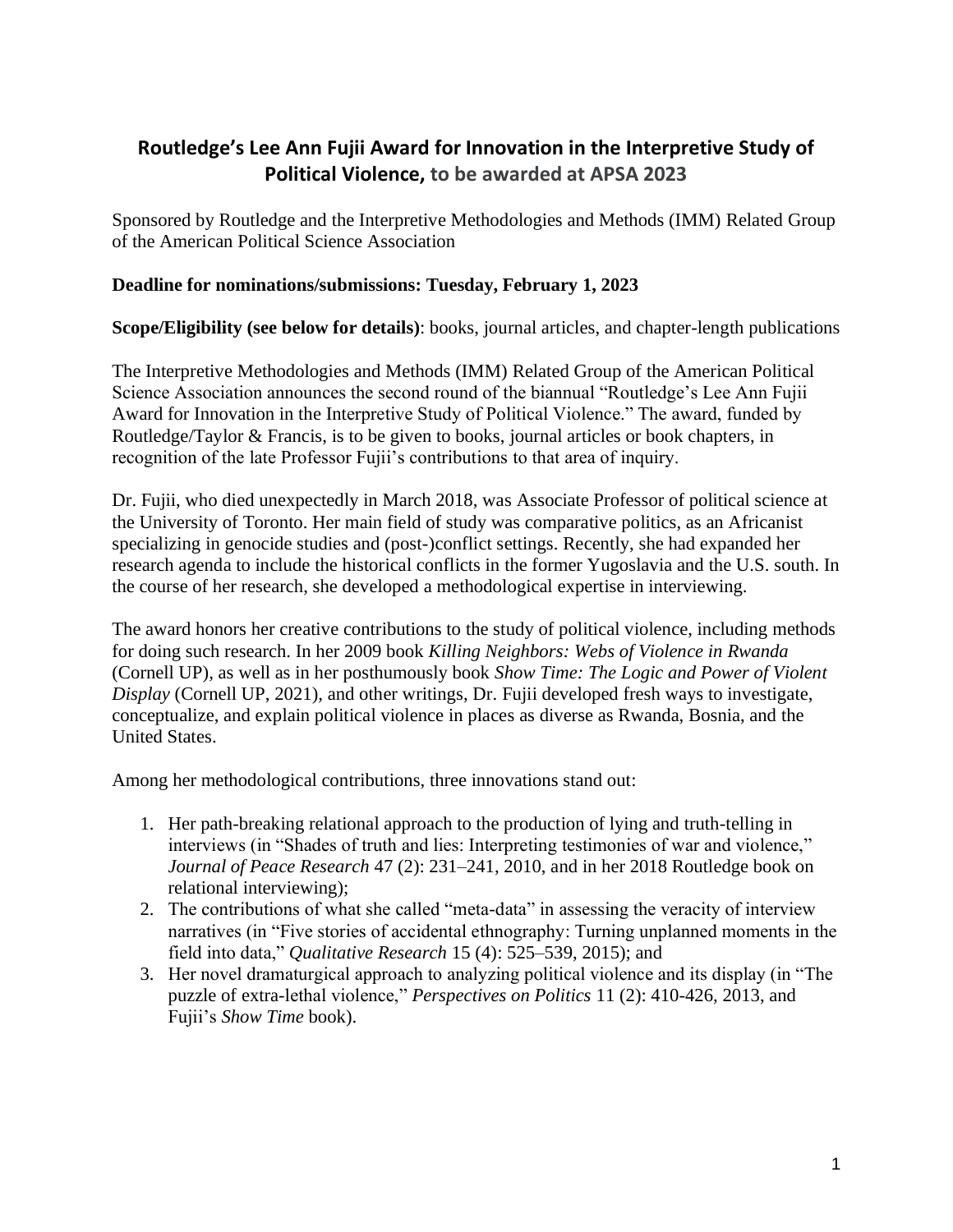This award recognizes published works that most innovatively study political violence from an

interpretive perspective, memorializing Dr. Fujii's approach to political research, especially as articulated in her recently published *Interviewing in Social Science Research: A Relational Approach* (Routledge/T&F 2018), the fifth volume in the Routledge Series in Interpretive Methods, and her overall contributions to interpretive research methods.

Two elements in the award title deserve explication. First, the term "interpretive" has developed under the influence of several key works in the so-called interpretive turn in the social sciences. What grounds the diverse methods of empirical research included under this umbrella is the intention to place human meaning-making at the center of the social science research endeavor. Being attuned to meaning-making involves a recognition of, and sensitivity to, the ambiguities of human experience, an idea that lies at the heart of Lee Ann Fujii's work. Researchers presuppose that meanings are negotiated and inter-subjectively constructed, and they often deliberately investigate efforts to promulgate or resist particular meanings, at the same time as they explore the variation of meanings across context. By studying the symbols, rituals, stories, and other artifacts through which actors make sense of their worlds, researchers seek to reveal the intricate, evolving connections between taken-for-granted understandings and human activities and practices. Moreover, an interpretive perspective maintains a sensitivity to the forms of the data. Interpretive researchers conceive of evidence broadly and do not elevate any one form or genre as superior to another.

Second, in line with Dr. Fujii's own efforts both to expose more hidden and systemic types of harm (racial and gender discrimination, in particular), as well as to understand what drives people to kill, the nominated work may take any type of political violence, broadly construed, as its concern. The violence might be direct and physical; it might be entrenched and structural, inflicting various forms of harm based on race, gender, class, economic, and other inequalities; it might be cultural and symbolic, serving to justify, normalize, or naturalize harm or injustice. This award understands political violence to include not only violence between states (the traditional understanding of war and its aftermath) and between factions within a state, such as in civil wars, but also the ongoing "wars" against terrorism, possibly also against drug abuse, and also, significantly, domestic and sexual violence. Research on inter-state and civil wars has shown how that violence can be, and often is, intertwined with sexual violence. The use of rape to terrorize a population, for example, was particularly strong in the Yugoslavian (Serbian-Croatian) wars, one of Professor Fujii's areas of research. And then there is the sort of political violence committed by the guards at Abu Ghraib, a topic other political scientists have taken up.

Bringing both of these elements together, and in keeping with IMM's focus and that of the Routledge Series on Interpretive Methods, in which her 2018 book was published, the award will recognize works that not only report on findings, but which engage the methodological entailments and/or methods challenges of studies of political violence, broadly construed. Consideration will be given to interviewing, as in Dr. Fujii's research, but also to other methods.

The award committee will consider not only books and journal articles, but also chapter-length publications. In addition to considering chapters from edited books, eligibility will also extend to chapters from monographs that do not focus on political violence as a whole, but which include